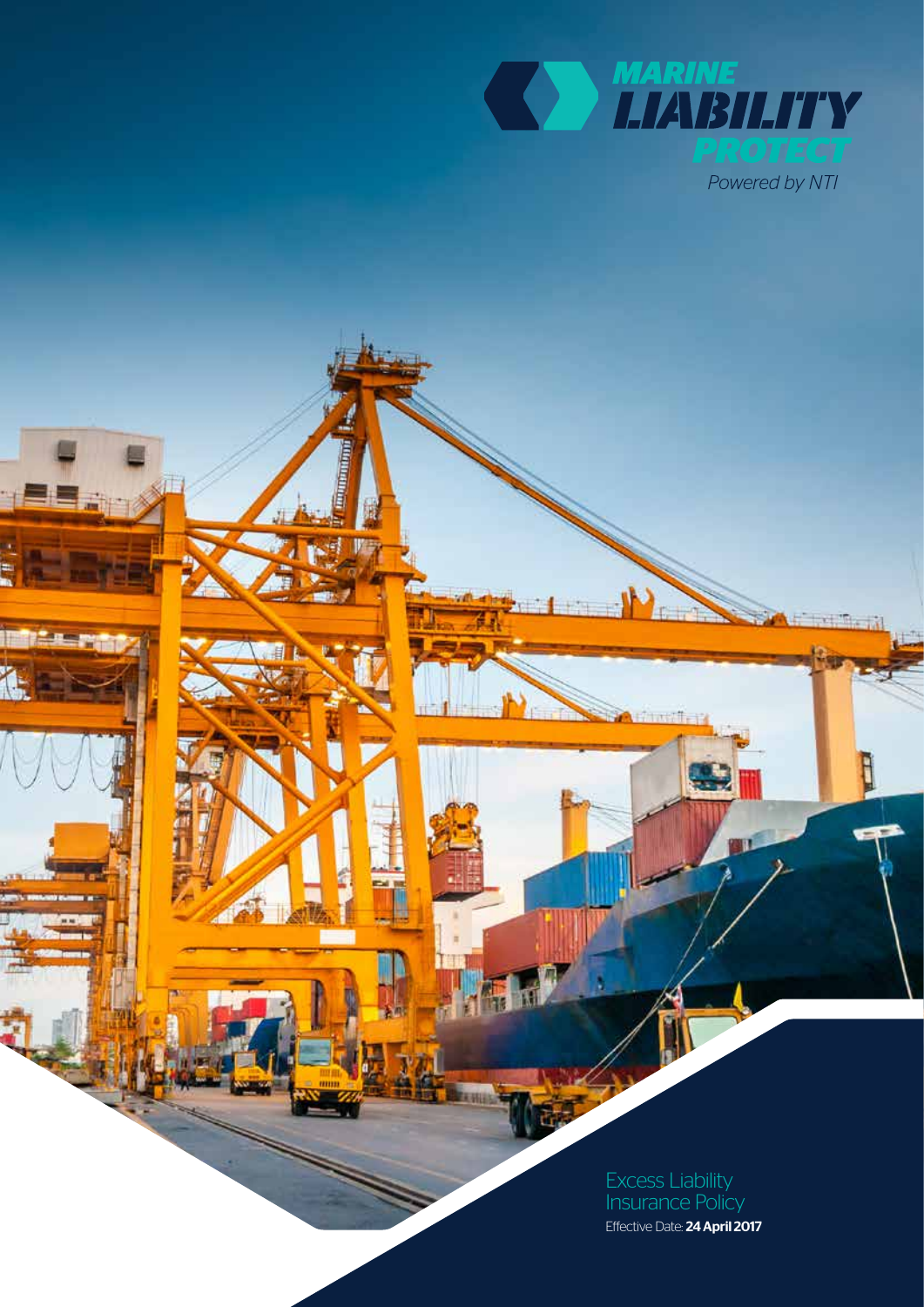This is an important document. If you cannot read and understand English please use an interpreter to explain this document before you

Insurance products are provided by National Transport Insurance, a joint venture of the insurers Insurance Australia Limited trading as CGU Insurance ABN 11 000 016 722 AFSL 227681 and AAI Limited Trading as Vero Insurance ABN 48 005 297 807 AFSL 230859 each holding a 50% share.

National Transport Insurance is administered on behalf of the insurers by its manager NTI Limited ABN 84 000 746 109 AFSL 237246.

NTI194C(24/4/2017)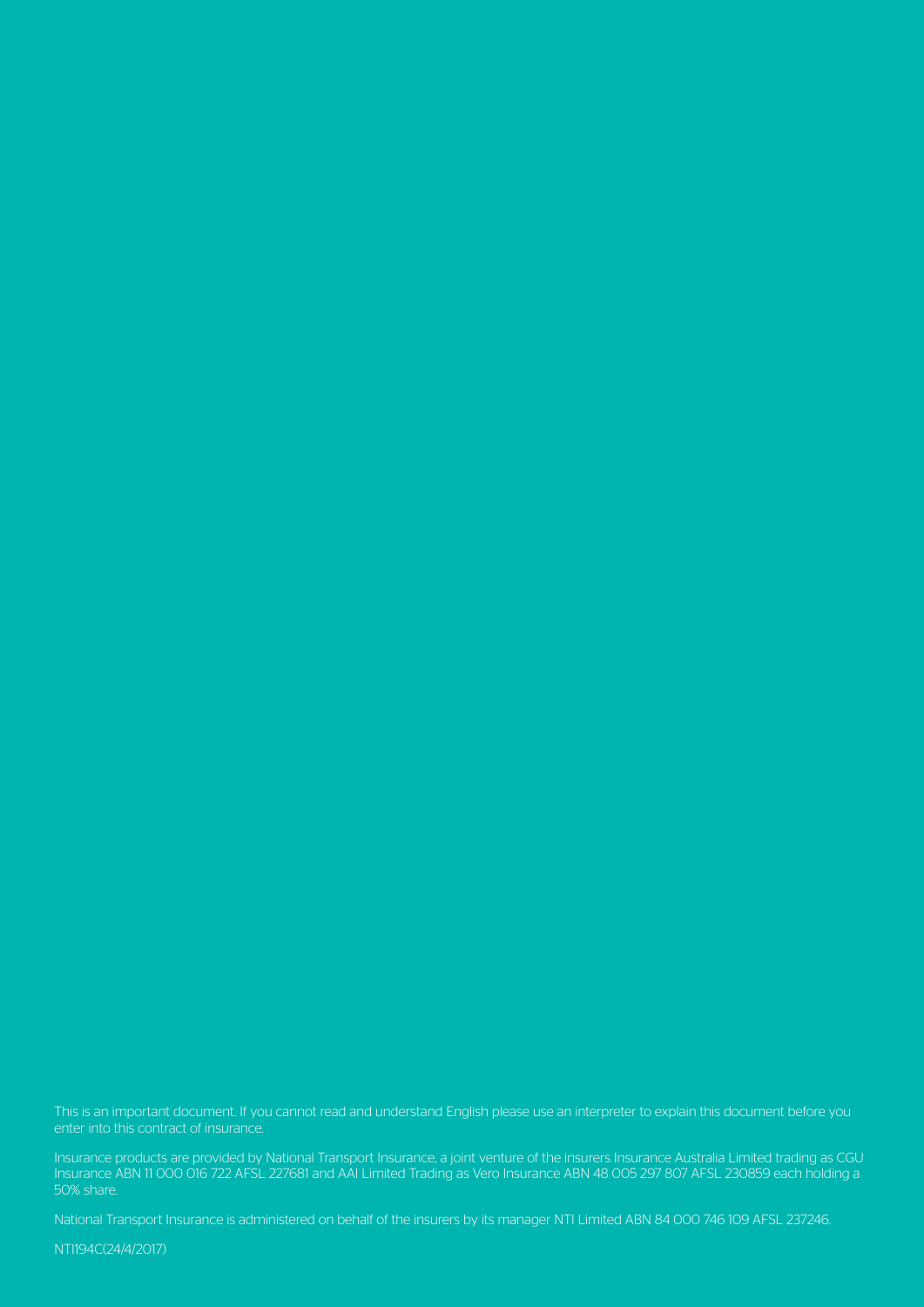

| <b>Introduction</b>                         | 4  |
|---------------------------------------------|----|
| Definitions that apply to this Policy       | 8  |
| <b>Our Agreement With You</b>               | 9  |
| <b>The Cover</b>                            | 10 |
| <b>Conditions That Apply To This Policy</b> |    |
| <b>Exclusions That Apply To This Policy</b> | 13 |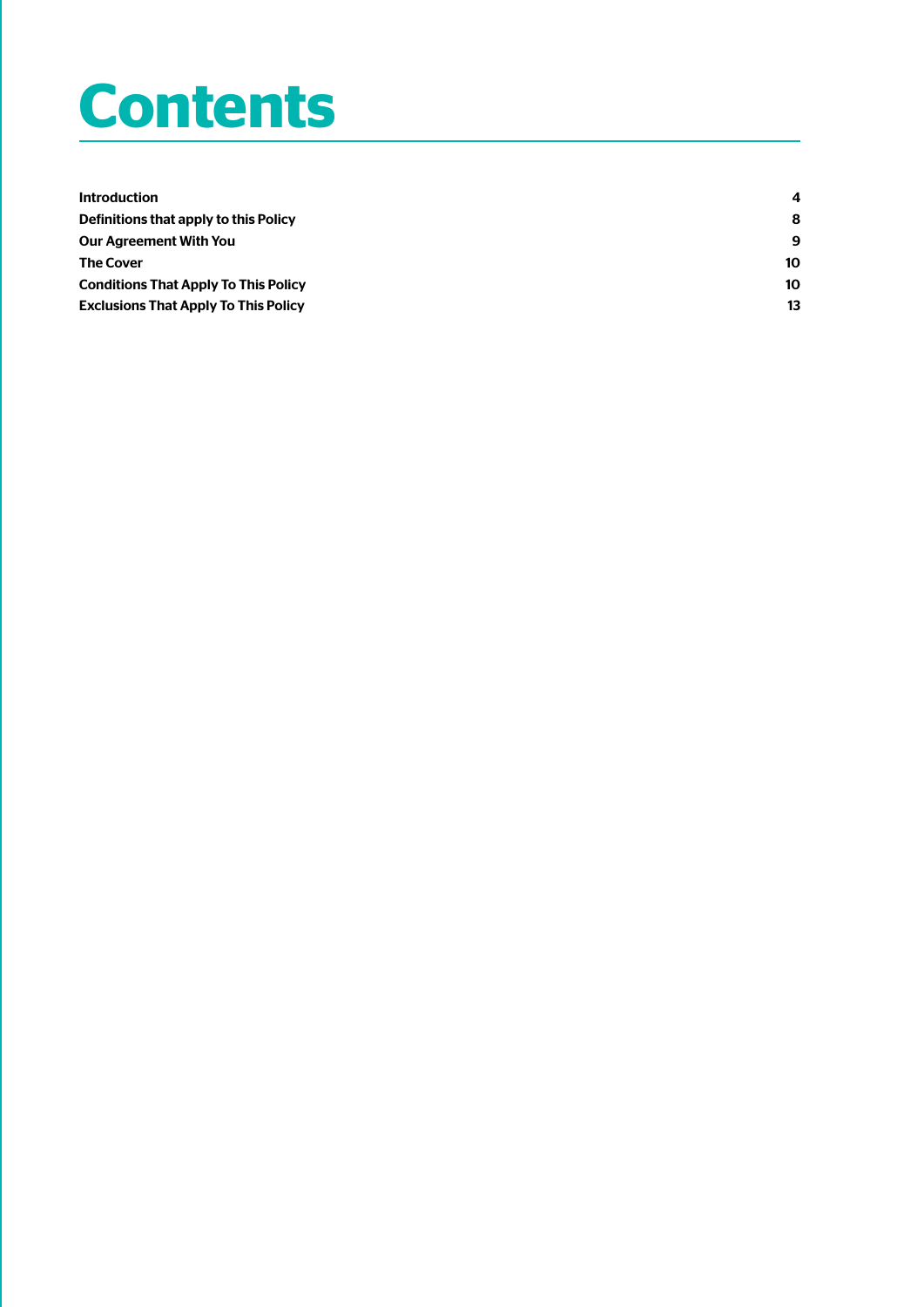## **Important Things You Should Know**

Welcome to National Transport Insurance.

Please ensure You read this document thoroughly before You enter into this contract of insurance.

You must also ensure that all details as shown in Your Policy Schedule are correct. Let Us know immediately if You need any changes.

If You do not understand any part of the Policy, please ask Us to explain it to You or contact Your insurance broker or Our authorised representative for an explanation.

To properly understand the significant features, benefits and risks of this insurance You need to carefully read:

- about the available type of Cover, benefits and exclusions in the Policy (the standard Cover provided can be affected by the following);
- the rest of this "Introduction" Section this sets out how You apply for Cover, the basis on which We insure You. the duty of disclosure You need to meet before We insure You, Our privacy information, Our dispute resolution procedures and other important information;
- the "Definitions" this sets out what We mean by certain words used in the Policy. These words begin with a capital letter throughout this document;
- the "General Conditions" and "General Claims Responsibilities" sections these set out certain general rights and obligations that You and We have and other Cover restrictions;
- the "Exclusions" set out the limitations that apply to the Cover and benefits;
- all of the documents that make up the Policy, including the Policy Schedule and any Endorsements or other written changes to the Cover We issue You with – these contain specific details relevant to You and can affect the Cover. Your Policy Schedule may also specify Policy Excesses and other limitations on Your Cover.

Headings are provided for reference only and do not form part of Your Policy for interpretation purposes.

### **Insurers**

Insurance products are provided by National Transport Insurance, a joint venture of the insurers Insurance Australia Limited trading as CGU Insurance ABN 11 000 016 722 AFSL 227681 and AAI Limited Trading as Vero Insurance ABN 48 005 297 807 AFSL 230859 each holding a 50% share.

'We', 'Us',' Our' 'NTI' means National Transport Insurance administered on behalf of the Insurers by its manager NTI Limited ABN 84 000 746 109 AFSL 237246.

## **National Transport Insurance (NTI)**

NTI is Australia's specialist insurer with over 40 years of experience in the insurance industry. With an award winning claims service, You can count on NTI to protect You and Your business. Two of Australia's leading general insurers – Insurance Australia Limited trading as CGU Insurance and AAI Limited trading as Vero Insurance, back NTI – so You can rest assured that You are in safe hands.

## **Features**

The table below is summary of some of the major coverage benefits available in the Policy.

Exclusions, limits and conditions apply so please refer to the full Policy Wording in the following pages for full details.

| <b>Excess Liability Policy</b> |                                                                                                                                                                                                                                                                                 |
|--------------------------------|---------------------------------------------------------------------------------------------------------------------------------------------------------------------------------------------------------------------------------------------------------------------------------|
| Cover                          | Cover for Your liability to compensate third parties for a claim during the Period of Insurance<br>and arising in connection with Your Business for an amount in excess of which a Primary<br>Policy (or any Underlying Excess Policies) of liability insurance provides Cover. |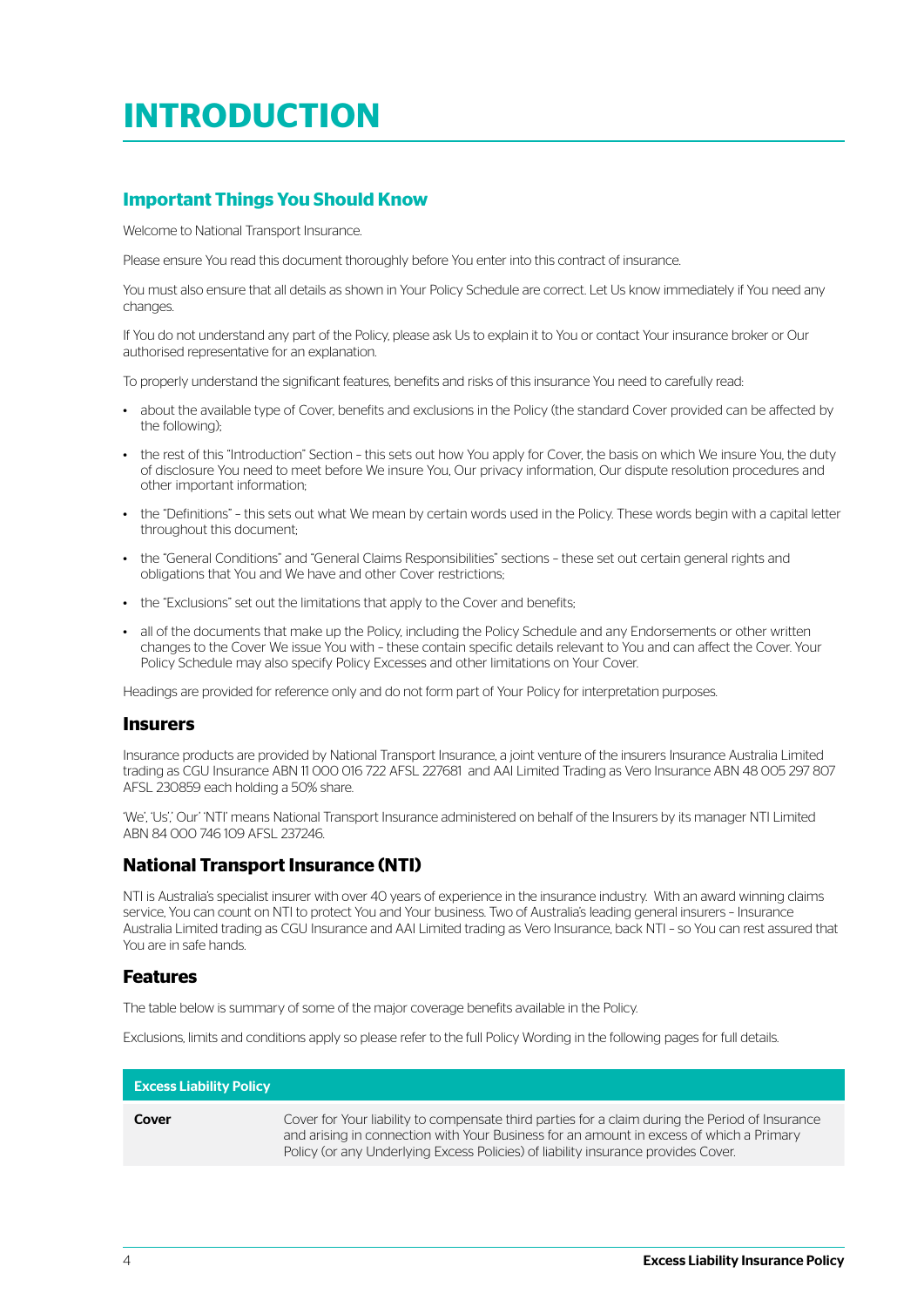## **Your duty of disclosure**

Before You enter into an insurance contract, You have a duty under the Insurance Contracts Act 1984 (ICA) s.21 and the Marine Insurance Act 1909 (MIA) s. 24,25 and 26 (whichever is applicable) to tell Us pursuant to the ICA: anything that You know, or could reasonably be expected to know, which may be relevant to Our decision to insure You and on what terms, or, pursuant to the MIA: every material circumstance which is known to You or which ought to be known to You which would influence Us in fixing the premium or determining whether to accept the risk.

You have this duty until We agree to insure You. You have the same duty before You renew, extend, vary or reinstate an insurance contract.

You do not need to tell us anything that:

- reduces the risk We insure You for; or
- is common knowledge; or
- We know or should know as an insurar; or
- We waive your duty to tell Us about.

### **If you do not tell us something**

Where the Insurance Contracts Act applies: if You do not tell us anything You are required to, We may cancel Your contract or reduce the amount We will pay you if You make a claim, or both.

If Your failure to tell Us is fraudulent, We may refuse to pay a claim and treat the contract as if it never existed.

Where the Marine Insurance Act 1909 applies: if You fail to comply with Your duty of disclosure, We may avoid the contract from its beginning.

#### Who must tell Us?

Everyone who is insured under the Policy is required to comply with the duty of disclosure, including Your broker or agent.

# **Privacy policy**

We are committed to safeguarding Your privacy. In complying with the Australian Privacy Principles We will collect and use Your personal information:

- Only for the purpose of providing and administering Our products and services, including keeping You up to date with Our products and services;
- Only for the purpose for which it was collected, which may include disclosing it to third parties with whom We have arrangements to protect Your Privacy.

You may choose not to provide this information; however, NTI may not be able to process Your request.

We will take all reasonable steps to make sure that personal information that We hold about You is accurate, complete, and up to date and that it is protected from misuse, loss or unauthorised access, modification or disclosure. If any information is inaccurate You must contact Us to update Your records. You can request access to Your personal information, by phoning or writing to Us. Information security protocols are in place to minimise the risk of unauthorised access to Your personal information.

In special circumstances, We may decline to release the information but We will not do so unreasonably. In these circumstances, We will give You reasons and You will have the right to request Us to review Our decision using Our complaints handling procedures. We will provide Our reasons in writing upon request.

If You need to make a complaint regarding how We handle Your personal information or make a complaint about a privacy breach You can do so by phoning Us on (07) 3292 9800 or by writing to PO Box 13550 George Street QLD 4003.

A copy of NTI's Privacy Policy Statement and Privacy Complaint process can be obtained by visiting NTI's website at www.nti.com.au.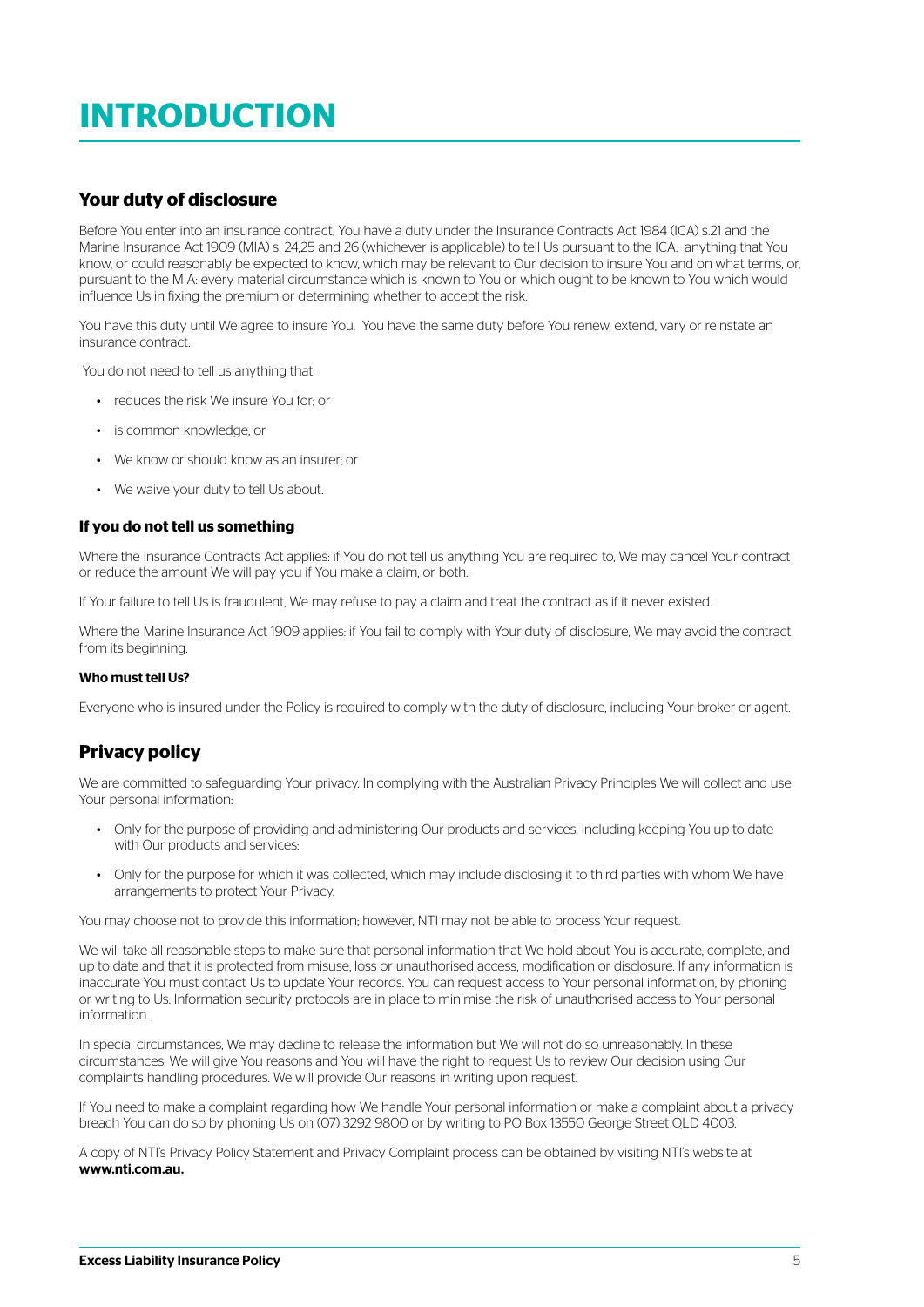## **Resolving Your complaints**

What You do and who You contact if You have a complaint or dispute involving Us:

If You have a complaint or dispute about Your insurance Policy, decisions on Your claim or the service You have received from Us or one of Our authorised representatives, You may access Our Internal Dispute Resolution process.

The first step is to contact Your closest NTI office. Contact details can be obtained by visiting www.nti.com.au and a brochure on Our Dispute Resolution System is available from all NTI offices.

### **Internal Dispute Resolution – Complaints**

Once You contact Us, Our staff will help You in every way they can. If You are not satisfied with the outcome Your complaint will be referred to the staff member's supervisor who will deal with it promptly.

If You are still not satisfied, Your complaint can be handled through Our Internal Dispute Resolution service by a different employee who has appropriate experience, knowledge and authority to conduct a full review.

To access that service, ask the Supervisor or Manager You are dealing with to refer Your complaint to Our Dispute Resolution Officer. Your complaint will then be treated as a dispute.

### **Internal Dispute Resolution – Disputes**

We will notify You of the name and contact details of the employee assigned to liaise with You in relation to Your dispute. That employee will acknowledge receipt of Your dispute in writing, usually within 5 working days.

Provided that We have all the necessary information and no investigations are in progress, a final decision on Your dispute will be forwarded to You in writing, usually within 15 working days. Where further information or investigation are required, We will endeavour to agree a reasonable time frame extension with You.

We have 45 days to respond from the date that Your complaint is received.

Our response will include:

- a. reasons for Our decision-
- b. information about how to access Our External Disputes Resolution (EDR) Scheme; and
- c. notify You of the time frame within which You must register Your dispute with the EDR Scheme, (usually within two years of Our final decision).

### **External Dispute Resolution**

Our Internal Dispute Resolution Service is designed to seek to resolve any complaints or disputes that may arise. However, if We are unable to resolve Your dispute to Your satisfaction within 45 days, We will inform you of the reasons for the delay and that You can take Your dispute to Our EDR scheme, administered by the Australian Financial Complaints Authority (AFCA), even if We are still considering it (and provided Your dispute is within AFCA Terms of Reference). We are a member of AFCA which is an ASIC approved external dispute resolution scheme and it may be able to resolve Your dispute. You may be entitled to assistance from the AFCA, however this is subject to the claim circumstances and the AFCA eligibility criteria.

Before the end of that 45 day period We will inform You that You have this right and details of how to access Our EDR Scheme.

AFCA is responsible for monitoring compliance with the General Insurance Code of Practice. It is available to customers and third parties who fall within its Terms of Reference and is an impartial body that is completely independent of Us. AFCA will initially determine whether Your dispute falls within its Terms of Reference and will notify You whether it may proceed to review Your dispute.

Your dispute must be lodged with AFCA within two years of the date of Our final decision.

Where AFCA Terms of Reference do not extend to Your dispute We will advise You to seek independent legal advice or give You information about other external dispute resolution options, if any, that are available to You.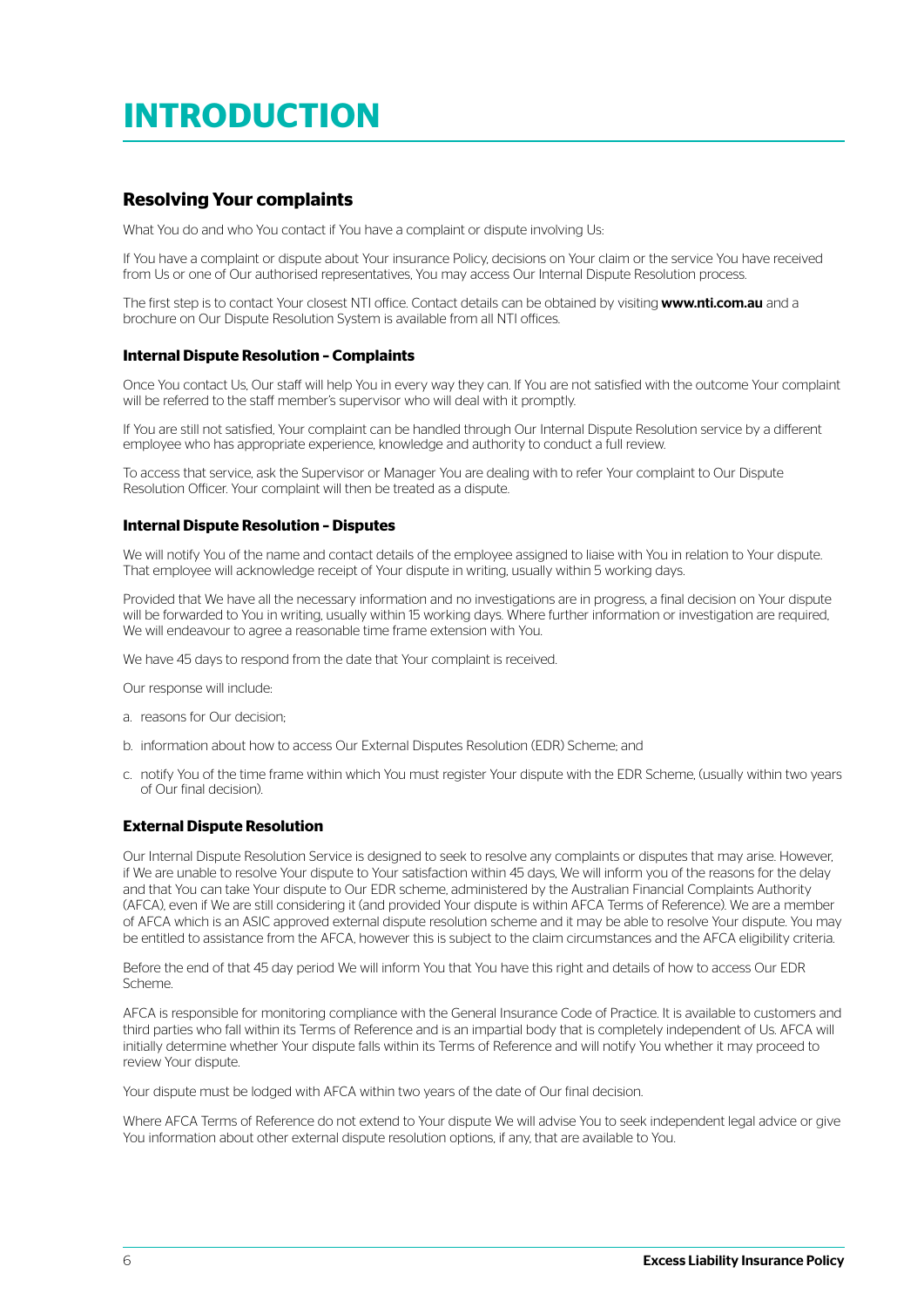The contact details for AFCA are:

### Australian Financial Complaints Authority

National Toll Free number 1800 931 678 GPO Box 3 Melbourne VIC 3001 Email: info@AFCA.org.au Web: www.afca.org.au

A brochure on Our Dispute Resolution Service is available from all NTI offices which includes information about the IDR and EDR Services.

## **General Insurance Code of Practice**

We are a signatory to the General Insurance Code of Practice.

We are committed to raising standards of service to Our customers. This Code sets out the minimum standards We will uphold in the services We provide to You and is a practical demonstration of Our commitment to providing a high level of service to Our customers.

If You are interested in obtaining more information about this important industry initiative, You can contact the Insurance Council of Australia or access the Code directly at: www.codeofpractice.com.au.

The Code aims to:

• describe standards of good practice and service to be met by participating insurers;

• promote disclosure of information relevant and useful to consumers so as to allow them to make an informed choice and compare one product with another;

- facilitate the education of consumers about their rights and obligations with insurance contracts:
- promote informed and effective relationships between consumers, insurers and authorised representatives; and

• ensure insurers have fair procedures for resolution of disputes between consumers and insurers or consumers and authorised representatives.

More information about the Code can be obtained from Us direct or Our website www.nti.com.au or contacting the Insurance Council of Australia ("ICA") directly (the ICA has an office in most capital cities) or via their website at www.insurancecouncil.com.au.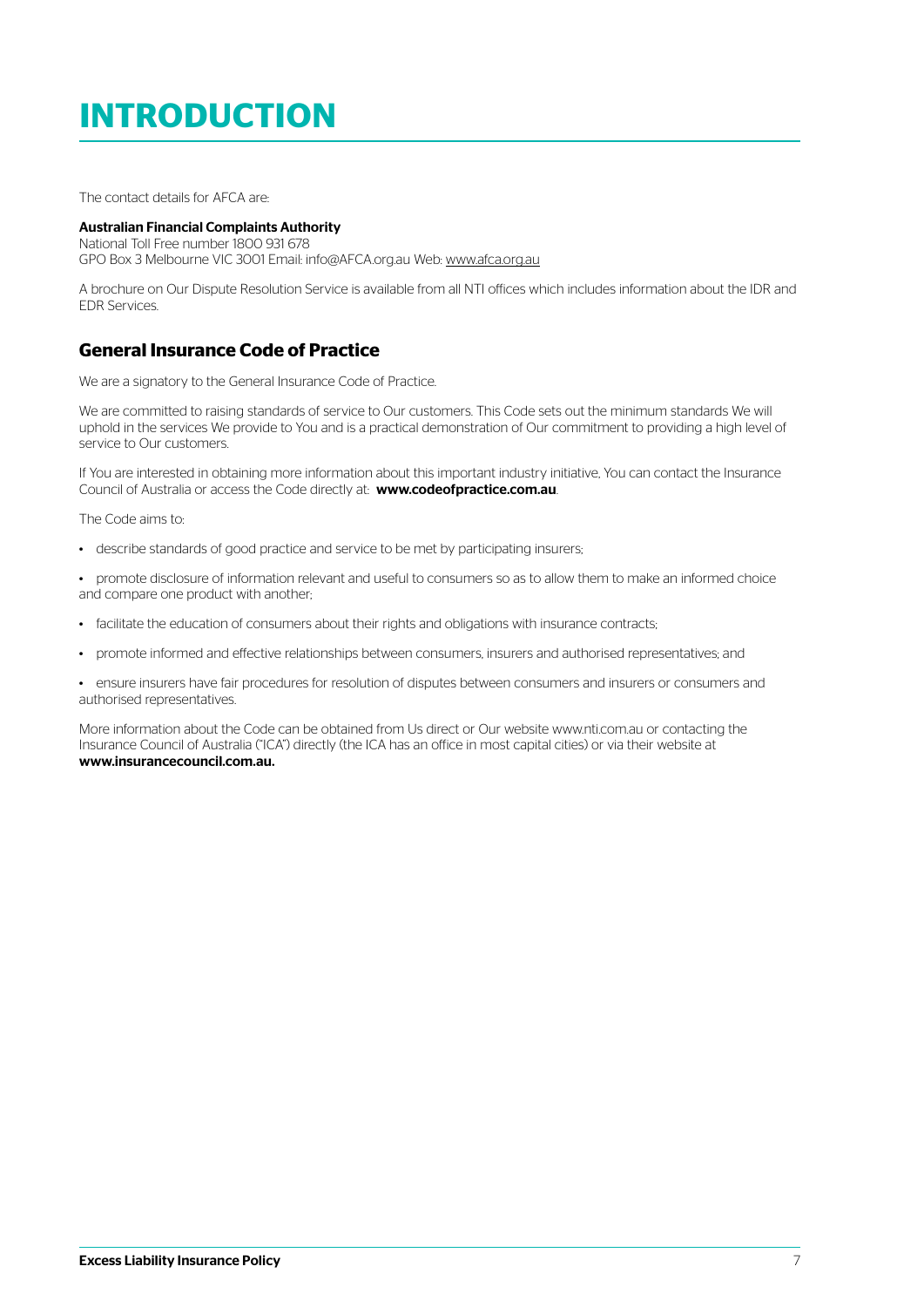# **DEFINITIONS THAT APPLY TO THIS POLICY**

Except where the context otherwise requires it, when reading this document:

- a. In this Policy, certain words have special meanings. They have the same meanings wherever they appear.
- b. the singular includes the plural and the plural includes the singular;
- c. if a word or phrase is defined, its other grammatical forms have a corresponding meaning; and

words importing a gender include every other gender.

| <b>Word</b>                                             | <b>Meaning</b>                                                                                                                                                                                                                                                       |
|---------------------------------------------------------|----------------------------------------------------------------------------------------------------------------------------------------------------------------------------------------------------------------------------------------------------------------------|
| <b>Aircraft</b>                                         | means any vessel, craft or thing made or intended to fly or move in or through the<br>atmosphere or space.                                                                                                                                                           |
| <b>Business</b>                                         | means the business in which You are engaged described in Your Policy Schedule.                                                                                                                                                                                       |
| Cover                                                   | means the benefit and protection provided by this Policy and specified in Your<br>Policy Schedule.                                                                                                                                                                   |
| <b>Excess</b>                                           | means the amount specified in Your Policy Schedule which You must pay as the first part of<br>any claim unless otherwise stated under the provisions of any applicable product.                                                                                      |
| <b>GST</b>                                              | has the meaning given in the A New Tax System (Goods and Services Tax) Act 1999.                                                                                                                                                                                     |
| <b>Headings</b>                                         | when used in Your Policy, are purely descriptive in nature and are not intended to be used for<br>interpretative purposes.                                                                                                                                           |
| <b>Input Tax</b><br><b>Credit</b>                       | has the meaning given in the A New Tax System (Goods and Services Tax) Act 1999.                                                                                                                                                                                     |
| <b>Insurance</b><br><b>Proposal</b>                     | means the particulars of insurance completed by You, as Your application for insurance, and<br>submitted to Us either in writing or electronically on which We rely to determine whether to<br>provide You with a Policy, and if so, upon what terms and conditions. |
| Limit of<br><b>Indemnity</b>                            | means the amount(s) specified in Your Policy Schedule as the maximum amount up to which<br>We will protect You for Your liabilities, subject to the application of any Excess.                                                                                       |
| <b>National</b><br><b>Transport</b><br><b>Insurance</b> | means National Transport Insurance, a joint venture of the insurers Insurance Australia Limited<br>trading as CGU Insurance ABN 11 000 016 722 AFSL 227681 and AAI Limited Trading as Vero<br>Insurance ABN 48 005 297 807 AFSL 230859 each holding a 50% share.     |
| Period of<br><b>Insurance</b>                           | means the period between and includes the dates in Your Policy Schedule shown as 'Insured<br>From/To' during which We provide insurance under Your Policy.                                                                                                           |
|                                                         | Your Policy expires on the date specified in Your Policy Schedule as the 'to' date at 4.00pm<br>Local Standard Time (L.S.T.) of the State or Territory within the Commonwealth of Australia in<br>which Our office issuing Your Policy is located.                   |
| <b>Person</b>                                           | includes an individual, a firm and a body corporate.                                                                                                                                                                                                                 |
| <b>Policy</b>                                           | means this document, Your Policy Schedule, the Insurance Proposal, any declarations and<br>statements You make to Us and any other notice We give You in writing, all to be read<br>together.                                                                        |
| <b>Policy</b><br><b>Schedule</b>                        | means the most current insurance details and attachments to them, issued to You by Us.<br>It sets out Your Policy number, the Policy applying, Excess and any special conditions,<br>endorsements and limits which apply to Your Policy.                             |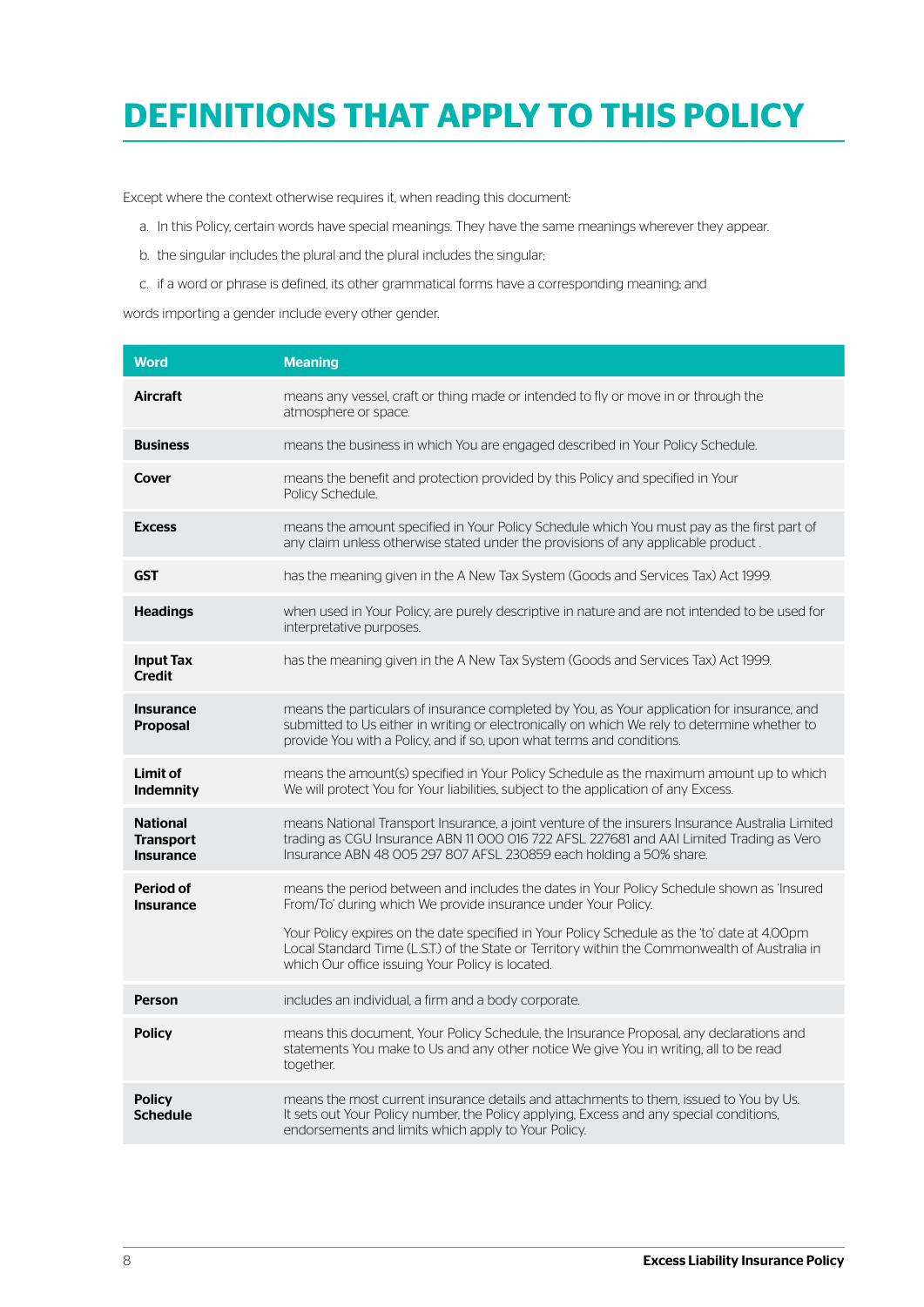# **DEFINITIONS THAT APPLY TO THIS POLICY**

| <b>Word</b>                                                              | <b>Meaning</b>                                                                                                                                   |
|--------------------------------------------------------------------------|--------------------------------------------------------------------------------------------------------------------------------------------------|
| <b>Primary Policy and</b><br><b>Underlying Excess</b><br><b>Policies</b> | means those contracts of liability insurance so designated in the Schedule under the heading<br>"Primary Policy and Underlying Excess Policies". |
| We/Our/Ours/<br>Us/NTI                                                   | means National Transport Insurance, administered on behalf of the Insurers by its manager<br>NTI Limited: ABN 84 000 746 109: AFSL 237246.       |
| <b>You/Your/Yours</b>                                                    | means the client (person or corporation) named in the Policy Schedule.                                                                           |

# **OUR AGREEMENT WITH YOU**

# **Section 1 – Public liability for Port Operator Activities**

Based on the information in Your Insurance Proposal, and the statements and declarations that You have made in support of Your application for insurance and provided that You have paid the premium by the due date, We will insure You for Your liability to pay compensation to third parties during the Period of Insurance and arising in connection with Your Business for an amount in excess of which a Primary Policy (and any Underlying Excess Policies) specified in Your Policy Schedule of liability insurance provides Cover, subject to the terms, conditions and exclusions that are set out in this Policy.

Your Policy consists of:

- a. this Policy document, which sets out the conditions of Cover, exclusions and the terms and conditions that apply to the Policy or level of Cover You have chosen;
- b. the Policy Schedule is a separate document and shows the insurance details that are relevant to Your insurance;
- c. any endorsements noted on Your Policy Schedule or otherwise notified by Us to You in writing;
- d. Your Insurance Proposal, the declarations and statements that were made when You applied for Cover from Us and every other matter which You subsequently declare or state to Us when You replace, vary, extend or reinstate Your Policy.

They are all to be read as if they are the one document.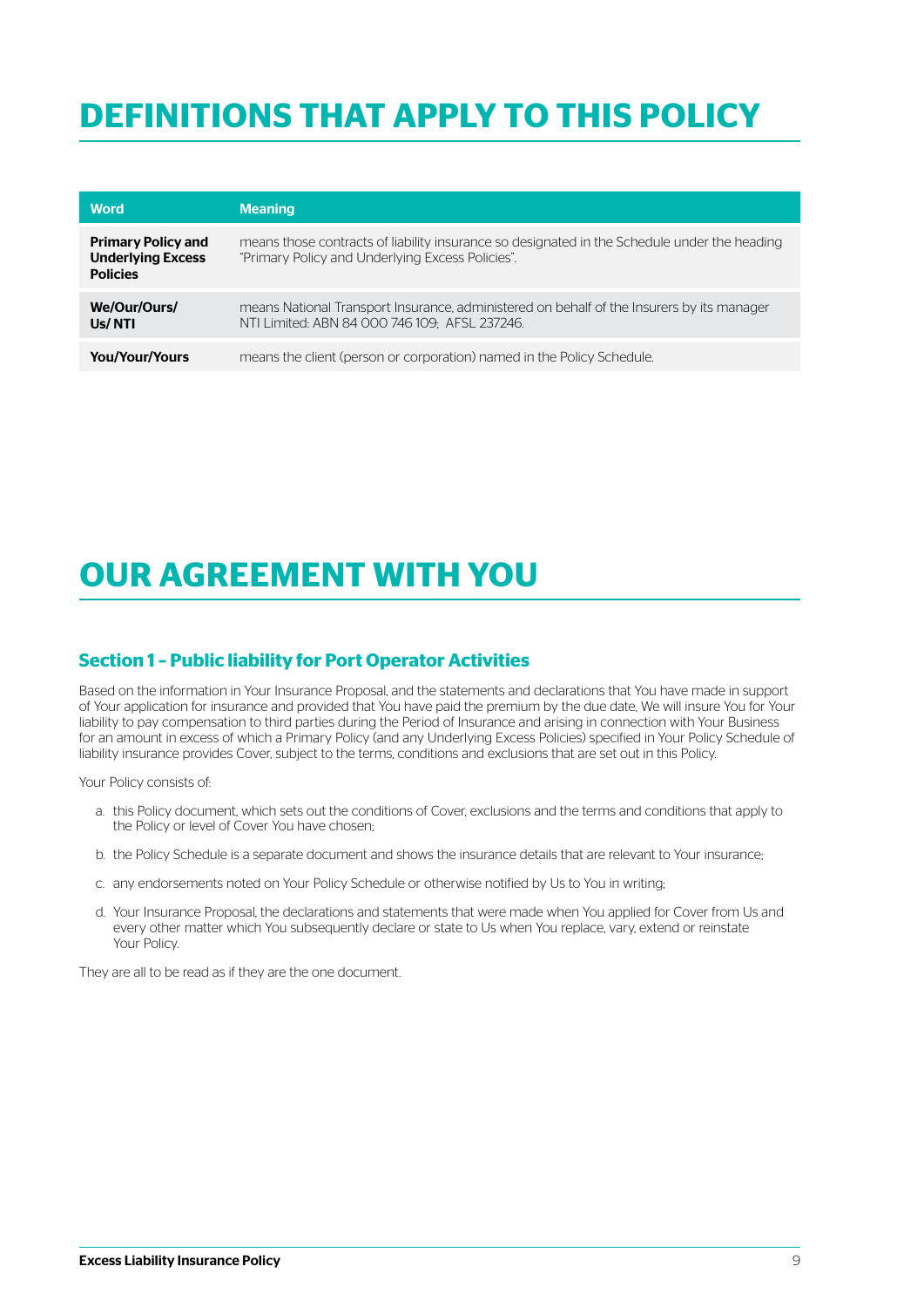# **THE COVER**

## **What You are insured for**

### **Compensation**

Subject to the Limit of Indemnity specified in Your Policy Schedule, and less any Excess amount applicable to this Policy, We will indemnify You in respect of all sums for which You will become legally liable to pay as compensation for claims arising in connection with the Business shown in Your Policy Schedule (and no other activities for the purposes of this insurance), in accordance with the terms, exceptions, conditions and endorsements of the Primary Policy (as existing at the inception date of this Policy), except with regards to the Limit of Indemnity, the excess, the premium, and agreement to renew, or provision to cancel such Primary Policy.

Provided that;

- a. We shall only be liable for amounts in excess of the combined aggregate of the Limits of Indemnity shown in Your Policy Schedule provided by the Primary Policy and any applicable Underlying Excess Policies.
- b. In determining whether the combined aggregate of such Limits of Indemnity has been exceeded:
	- i. any costs and expenses incurred in the settlement or defence of claims shall not be taken into account (unless the Primary Policy and/or any Underlying Excess Policies provide otherwise for themselves); and
	- ii. all recoveries or payments received or receivable in reduction or mitigation of the amount paid or payable to indemnify You under the Primary Policy and/or any Underlying Excess Policies shall first be deducted.
- c. We will not pay more than the Limit of Indemnity shown in Your Policy Schedule;
- d. Any variation to the terms, exceptions, conditions and/or endorsements of the Primary Policy will not affect the Cover provided under this Policy provided details of such variation have been made known to Us and We have agreed in writing to you to vary the Cover.

# **CONDITIONS THAT APPLY TO THIS POLICY**

### **1. Currency of Primary Policy and Underlying Excess Policies**

The Primary Policy and any Underlying Excess Policies shall be maintained in full effect during the currency of this Policy. If You or anyone acting on Your behalf fails to maintain the Primary Policy or any Underlying Excess Policies, that failure shall not invalidate this Policy but We shall only be liable to the same extent and in the same manner as if You had maintained such Policy.

### **2. Notification of Potential Claims**

In the event of any claim being brought against You in respect of Your liability which is estimated by the Insurer providing the Primary Policy to exceed an amount equal to fifty percent (50%) of the combined aggregate of the Limits of Indemnity provided under the Primary Policy and any Underlying Excess Policies, You shall immediately advise Us of the particulars of such claim.

### **3. Our Rights**

We shall not, be called upon to assume charge of the settlement or defence of any claim made, or suits brought, or proceedings instituted against You, but shall have the right and opportunity to be associated with the You in the defence and trial of any such claims, suits or proceedings relative to any occurrence, which may create liability for Us under the terms of this Policy. If We avail ourselves of such right and opportunity, You shall co-operate in all respects so as to effect a final determination of the claim or claims.

In the event of loss arising to which We may be liable to contribute, no legal costs shall be incurred on Our behalf without consent being first obtained and if We so consent, We shall contribute to the said costs in the proportion that Our share of the loss as finally settled bears to the total sum payable.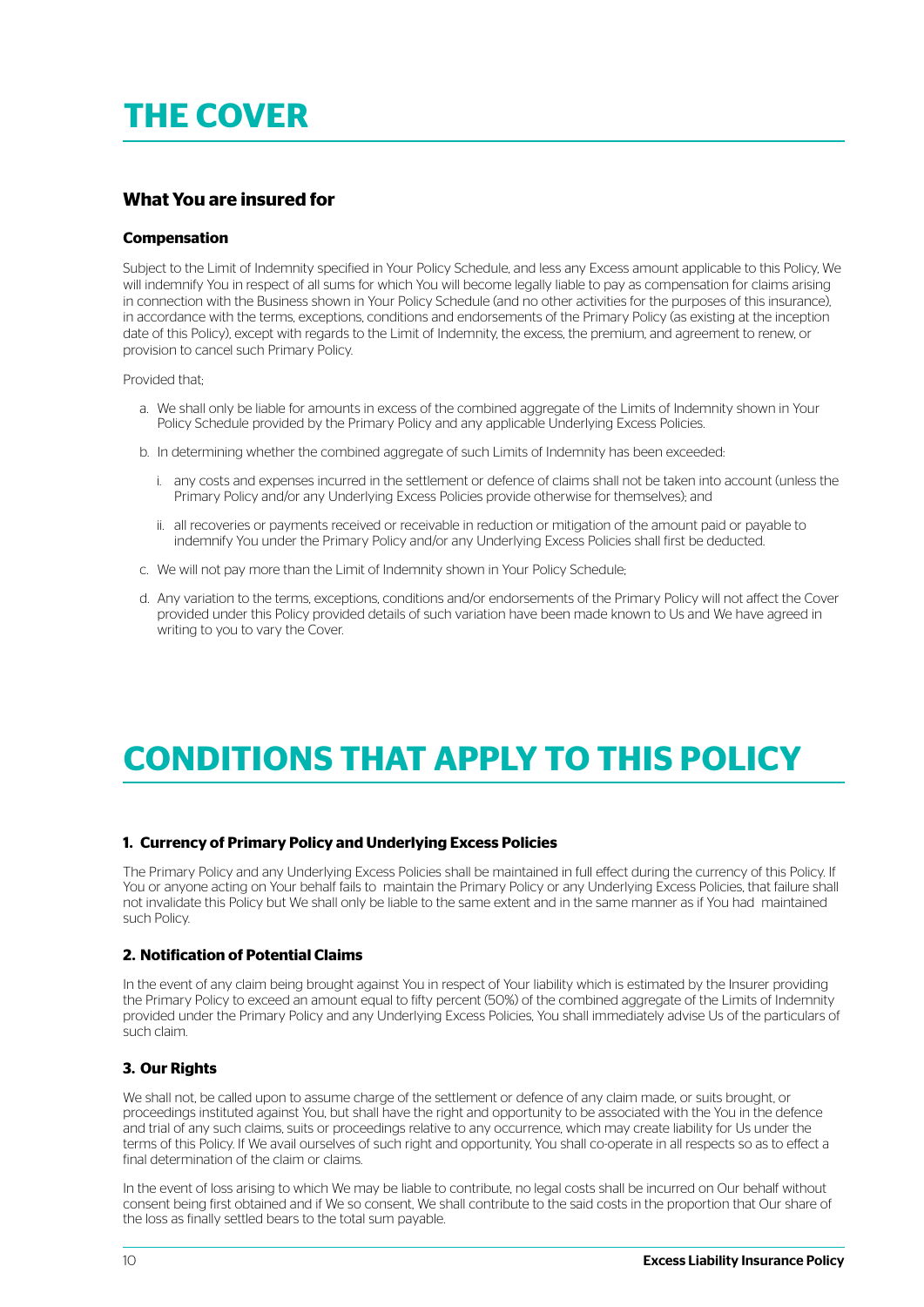# **CONDITIONS THAT APPLY TO THIS POLICY**

If however, a settlement of the loss be practicable for a sum not exceeding the aggregate of the Limits of Indemnity provided under the Primary Policy and any Underlying Policies, no legal costs shall be payable by Us.

No settlement of a loss by agreement shall be effected by You for a sum in excess of the combined aggregate of the Limits of Indemnity provided under the Primary Policy and any Underlying Excess Policies without Our consent.

### **4. Exhaustion of aggregate limits within Primary Policy**

In the event of the exhaustion of any aggregate Limit of Indemnity whether partial or total under the Primary Policy and any Underlying Excess Policies by reason of loss paid thereunder, then this Policy shall:

- a. in the event of partial exhaustion pay in excess of the reduced Primary and any Underlying Excess Policies;
- b. in the event of total exhaustion continue in force as the Primary Policy subject to the terms, exceptions, conditions and endorsements of the Primary Policy and except as otherwise provided by this Policy.

### **5. Your duty of disclosure**

Before You enter into an insurance contract, You have a duty under the Insurance Contracts Act 1984 (ICA) s.21 and the Marine Insurance Act 1909 (MIA) s. 24,25 and 26 (whichever is applicable) to tell Us pursuant to the ICA: anything that You know, or could reasonably be expected to know, which may be relevant to Our decision to insure You and on what terms, or, pursuant to the MIA: every material circumstance which is known to You or which ought to be known to You which would influence Us in fixing the premium or determining whether to accept the risk.

You have this duty until We agree to insure You. You have the same duty before You renew, extend, vary or reinstate an insurance contract.

You do not need to tell us anything that:

- reduces the risk We insure You for; or
- is common knowledge; or
- We know or should know as an insurer; or
- We waive your duty to tell Us about.

#### If you do not tell us something

Where the Insurance Contract Acts applies: if You do not tell us anything You are required to, We may cancel Your contract or reduce the amount We will pay you if You make a claim, or both.

If Your failure to tell Us is fraudulent, We may refuse to pay a claim and treat the contract as if it never existed.

Where the Marine Insurance Act 1909 applies: if You fail to comply with Your duty of disclosure, We may avoid the contract from its beginning.

### Who must tell Us?

Everyone who is insured under the Policy is required to comply with the duty of disclosure, including Your broker or agent.

### **6. Cancellation**

- a. You may cancel Your Policy (or any individual product within Your Policy) at any time by giving Us written notification;
- b. Where You represent more than one person or entity, We will only carry out this cancellation where a written notification to cancel is received from all parties named in Your Policy Schedule;
- c. Where You request cancellation, We will deduct a 10% cancellation fee;
- d. We may cancel only when the law allows Us to do so, and We will allow three business days' notice for You to seek alternative insurance or as otherwise required under the Insurance Contracts Act 1984 (Cth);
- e. We will refund premium for each day of the unexpired Period of Insurance;
- The daily premium will be calculated by dividing the premium by the number of days of the Period of Insurance. Some government taxes & duties are not refundable.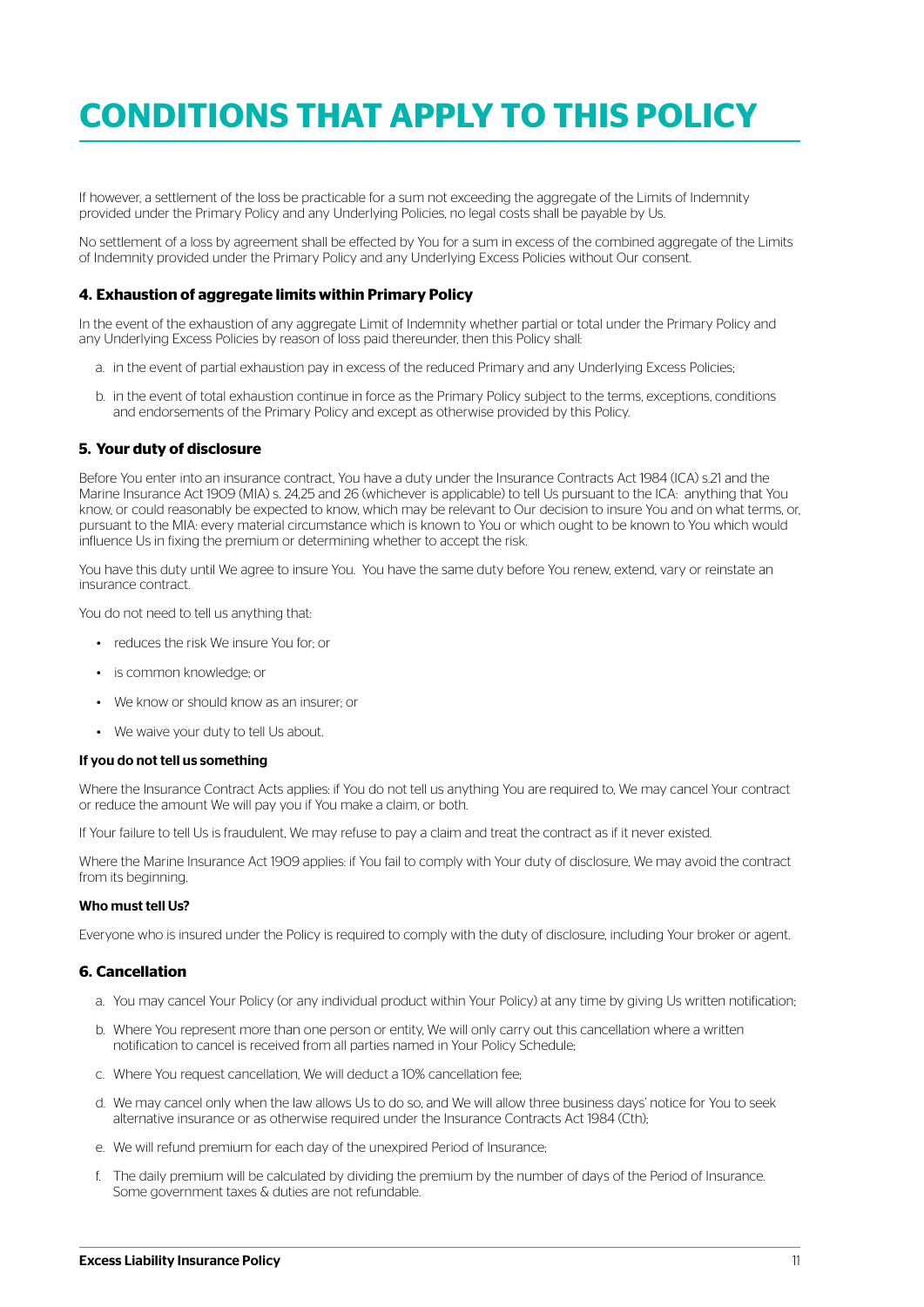# **CONDITIONS THAT APPLY TO THIS POLICY**

### **7. Goods and Services Tax**

- a. The amount of premium paid by You for Your Policy includes an amount for GST on the premium. As You are a commercial entity, You must inform Us of the extent to which You are entitled to an Input Tax Credit for that GST amount each time that You make a claim under Your Policy;
- b. No payment will be made to You for any GST liability that You may incur on the settlement of a claim if You do not inform Us of Your entitlement or correct entitlement to any Input Tax Credit;
- c. Despite the other provisions of this insurance (including provisions in the wordings, Your Policy Schedule or any endorsement) Our liability to You will be calculated taking into account any Input Tax Credit to which You are entitled for any acquisition which is relevant to Your claim, or to which You would have been entitled were You to have made a relevant acquisition; and if the Sum Insured is not sufficient to Cover Your loss, We will only pay any GST (less any relevant Input Tax Credit) that relates to Our proportion of Your loss.

### **8. Government taxes and duties**

You must pay all levies, taxes, imposts and/or charges, including but not limited to stamp duty and other similar charges which may be payable to or required to be paid to any government in Australia whether acting through any agency, instrumentality or otherwise in relation to Your Policy.

### **9. Change of circumstances**

During the Period of Insurance, You must give immediate written notice to Us of any change in circumstances from those which existed at the time Your Policy was accepted. We will not be liable for any claims after such a change, unless We previously agreed to the change in writing.

### **10. Notices**

Where there is more than one of You, any notice given by Us under Your Policy to any one of You will be deemed to be notice given to all of You.

### **11.Other insurances**

You must give Us written notice of any policies of insurance already effected, or which may be subsequently effected, covering whether in whole or in part, the subject matter of the various parts of the Policy.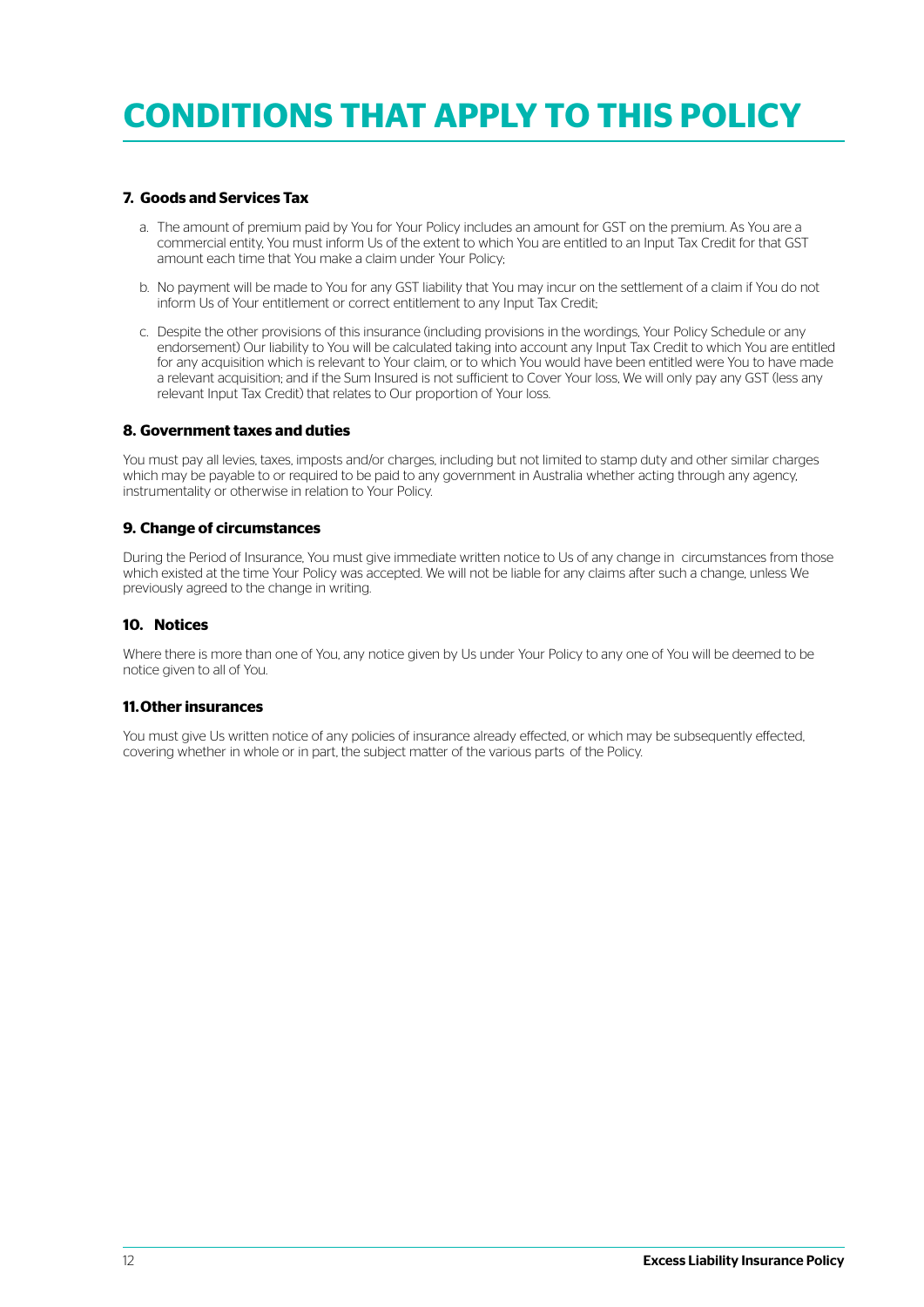# **EXCLUSIONS THAT APPLY TO THIS POLICY**

Notwithstanding anything to the contrary contained within the Primary Policy and/or any Underlying Excess Policies, We will not be liable for:

### **1. Asbestos**

any loss, damage, liability, cost or expense, including without limitation compensation or additional costs, directly or indirectly caused or contributed to by, or in connection with, or arising from asbestos, asbestos fibres, asbestos products or by-products or derivatives of asbestos, including, but not limited to:

- a. mining, processing, transport, distribution and / or storage of asbestos;
- b. manufacture of asbestos;
- c. processing of asbestos;
- d. installation, removal, cleaning up, decontamination, control or treatment of asbestos;
- e. the inhalation of, or fears of the consequences of exposure to or the inhalation of asbestos; or
- f. any loss of or damage to property (including the resultant loss of use of such property).

### **2. Penalties and Liquidated Damages**

any amount by way of aggravated, exemplary, punitive or multiple damages, or in respect of fines or liquidated damages, or incurred under a penalty clause.

### **3. Pollution**

any loss, damage, liability, cost or expense, including without limitation compensation or additional costs, directly or indirectly caused or contributed to by, or in connection with, or arising from personal injury or property damage caused by or arising directly or indirectly out of the actual, alleged or threatened discharge, dispersal, release or escape of smoke, vapours, soot, fumes, acids, alkalis, toxic chemicals, toxic liquids, toxic gases, waste materials or other irritants, contaminants or pollutants into or upon any property, land, the atmosphere or any water course or body of water (including ground water) but this exclusion does not apply if the actual discharge, dispersal, release or escape:

- a. is sudden and identifiable and neither expected nor intended by You; and
- b. first commences during the Period of Insurance and takes place in its entirety at a specific time and place within the premises where You carry on the business described in the Schedule'

and provided that the Pollution:

- i. did not result from Your intentional and wilful violation of any government statute, rule or regulation;
- ii. was not gradual; and /or
- iii. did not result from the continuous or repeated happening of an occurrence or substantially similar occurrences.

Nothing in this Clause shall operate to provide coverage for fines, penalties, punitive or exemplary damages.

#### **4. Radioactive contamination, chemical, biological, bio-chemical and electromagnetic weapons exclusion**

This exclusion shall be paramount and shall override anything contained in this Policy, or in any Underlying Excess Policies or Primary Policy that is otherwise inconsistent.

any loss, damage, liability, injury, cost or expense, including without limitation compensation or additional costs, directly or indirectly caused by or contributed to, by, or in connection with or arising from:

- a. ionising radiations from or contamination by radioactivity from any nuclear fuel or from any nuclear waste or from the combustion of nuclear fuel;
- b. The radioactive, toxic, explosive or other hazardous or contaminating properties of any nuclear installation, reactor or other nuclear assembly or nuclear component thereof;
- c. any weapon or device employing atomic or nuclear fission and/or fusion or other like reaction or radioactive force or matter;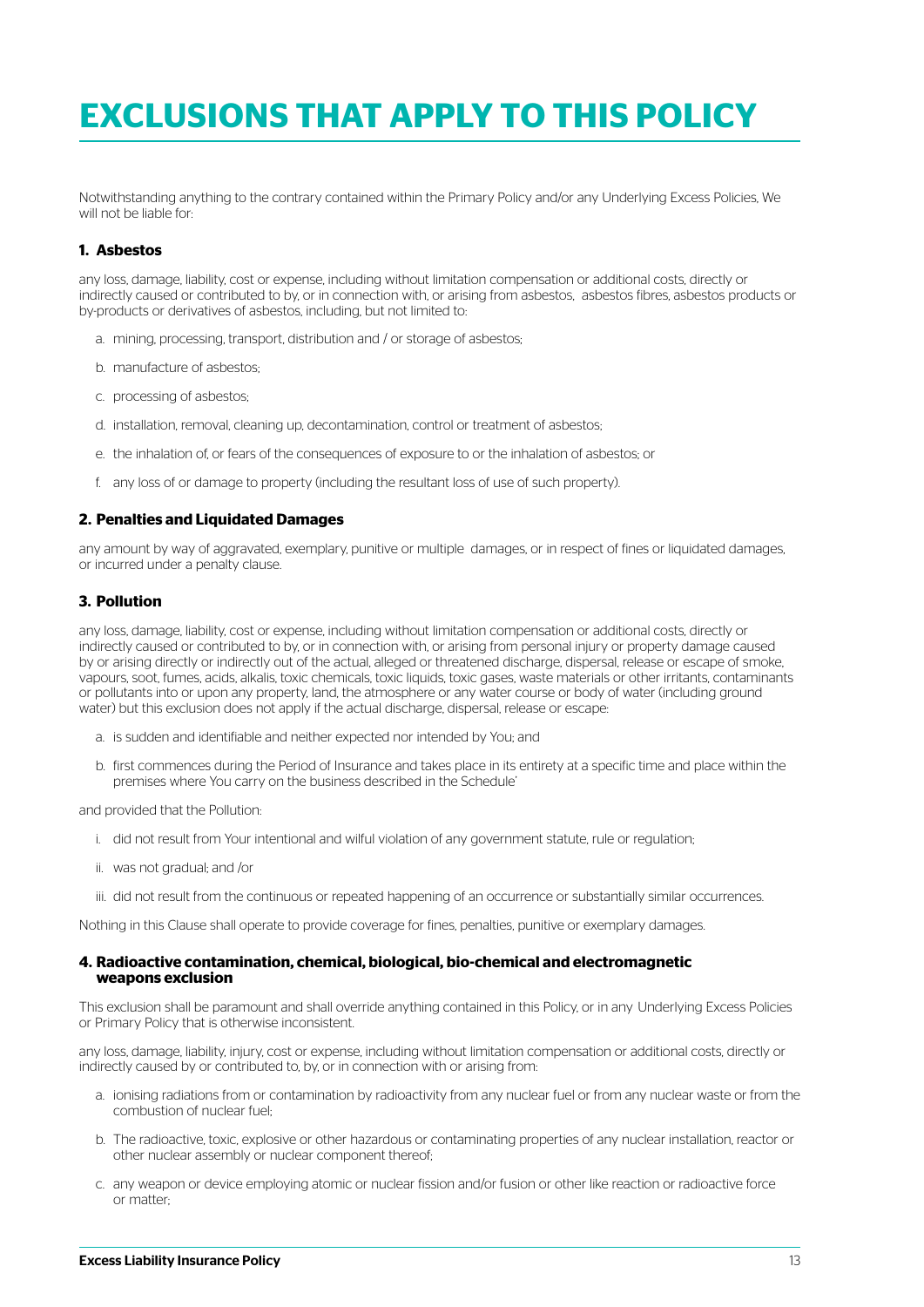# **EXCLUSIONS THAT APPLY TO THIS POLICY**

- d. the radioactive, toxic, explosive or other hazardous or contaminating properties of any radioactive matter. The exclusion in this Sub-Clause (d) does not extend to radioactive isotopes, other than nuclear fuel, when such isotopes are being prepared, carried, stored, or used for commercial, agricultural, medical, scientific or other similar peaceful purposes;
- e. any chemical, biological, bio-chemical, or electromagnetic weapon.

#### **5. Sanction limitation and exclusion clause 1.6.11**

This exclusion shall be paramount and shall override anything contained in this Policy, or in any Underlying Excess Policies or Primary Policy that is otherwise inconsistent.

any claim or provide any benefit hereunder to the extent that the provision of such cover, payment of such claim or provision of such benefit would expose us to any sanction, prohibition or restriction under United Nations resolutions or trade or economic sanctions, laws or regulations of Australia, the European Union, United Kingdom or United States of America.

### **6. Sub-Limits of liability**

any indemnity, liability, injury, loss, damage, cost or expense which is the subject of a sub-limit under any Primary Policy or Underlying Excess Policies.

### **7. Terrorism**

any loss, damage, liability, cost or expense, including without limitation compensation or additional costs, directly or indirectly caused or contributed to by, or in connection with, or arising from:

- a. an act of terrorism, where act of terrorism means any act ( or acts), including but not limited to the use of force or violence and/or the threat thereof, of any Person(s) or organisation(s) involving:
	- i. the causing, occasioning or threatening of harm of whatsoever nature and by whatever means; or
	- ii. putting the public or any section of the public in fear, or
	- iii. the intention to influence government;

in circumstances in which it is reasonable to conclude that the purpose(s) of the Person(s) or organisation(s) concerned was wholly or partly of a political, religious, ideological, ethnic or similar nature; and/or

b. steps taken to prevent, suppress, control or reduce the consequences of any actual, attempted, anticipated, threatened, suspected or perceived act of terrorism.

If We assert that any loss, damage, liability or expense is not covered by reason of this clause it shall be for You to prove to the contrary.

This Clause shall not apply to any loss, damage, liability or expense arising from the operation, ownership, management or chartering of:

- a. a Vessel whilst offshore, afloat, under construction or repair, in dock or whilst in store ashore;
- b. seawalls, wharves, piers, jetties, docks, berths, pontoons and associated dockside equipment all whilst within the confines of the port (specified in the Schedule), terminal, shipyard, harbour or marina;
- c. cargo in the ordinary course of transit.

For the purposes of this exclusion a "Vessel" is defined as any vessel, boat, craft or other description of vessel or structure used or intended to be used for navigation on, or under, water and which is not owned, leased, rented, chartered or hired by You.

### **8. USA/Canada Exclusion Clause**

any loss, damage, liability, cost or expense or, claims made and actions instituted within the USA or Canada or any other territory coming within the jurisdiction of the courts of the USA or Canada.

#### **9. War**

any loss, damage, liability, cost or expense, including without limitation compensation or additional costs, directly or indirectly caused or contributed to by, or in connection with, or arising from: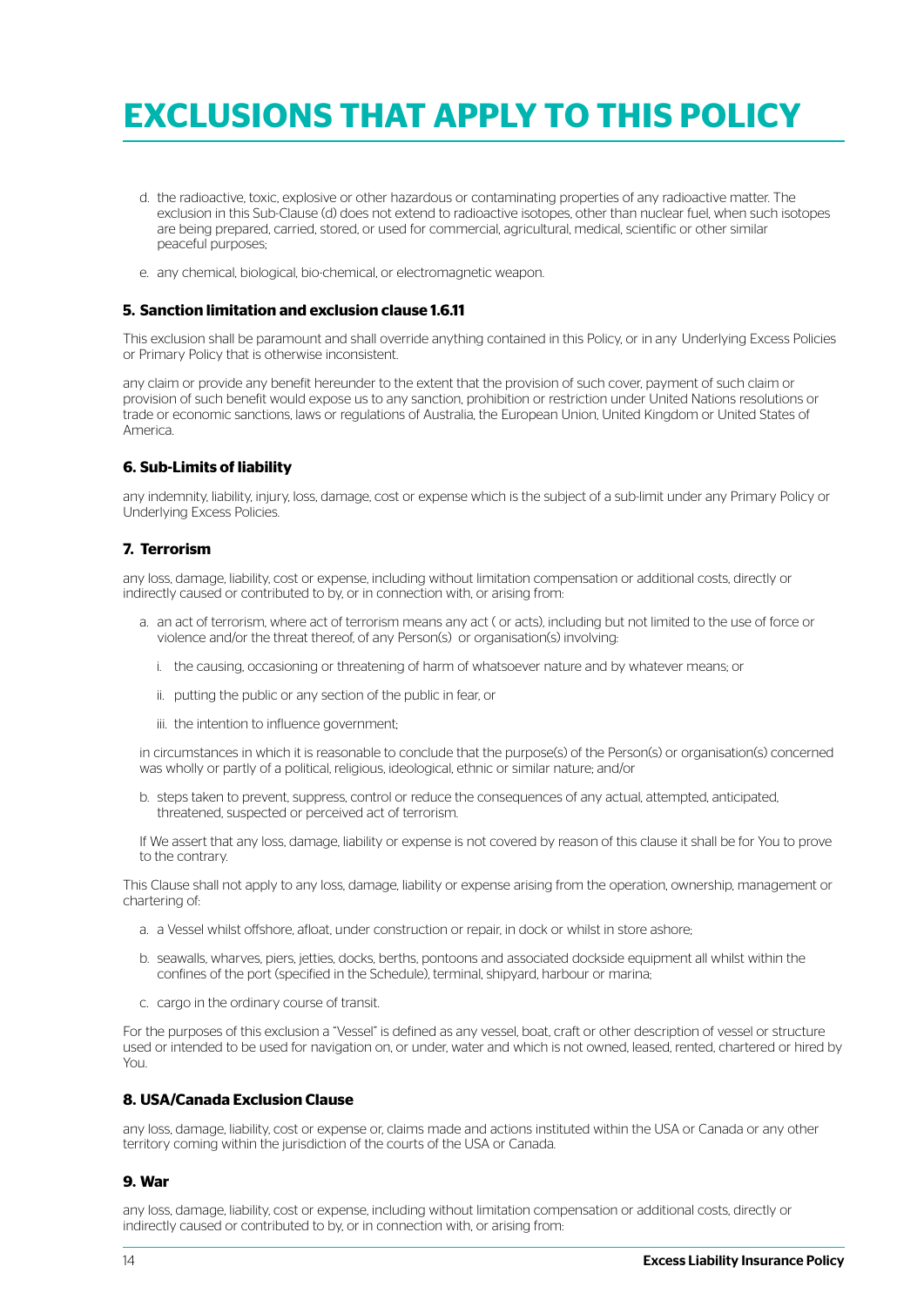# **EXCLUSIONS THAT APPLY TO THIS POLICY**

- a. war, civil war, revolution, rebellion, insurrection, invasion, act of foreign enemy, hostilities (whether war be declared or not), insurrection or the use of military or usurped power, any act by or against a belligerent power or civil strife arising from any such cause;
- b. mines, torpedoes, bombs, rockets, shells, explosive or other similar weapons of war, except for liabilities, costs or expenses which arise solely by reason of the transport of such weapons either as a result of government order, or with Our written consent, where the reason for such transport is the avoidance or mitigation of liabilities, costs or expenses which would otherwise fall within the cover given under this Policy;
- c. confiscation, nationalisation, requisition or any loss of or damage to property as a result of any order of any government, public or local authority.

### **10. Institute Cyber Attack Exclusion Clause 10.11.03**

- a. loss damage liability or expense directly caused by or contributed to by or arising from the use or operation, as a means for inflicting harm, of any computer, computer system, computer software programme, malicious code, computer virus or process or any electronic system; subject only to sub-clause 10.b. below,.
- b. Where this Clause is endorsed on policies covering risks of war, civil war, revolution, rebellion, insurrection, or civil strife arising therefrom, or any hostile act by or against a belligerent power, or terrorism or any person acting from a political motive, sub-clause 10.a. shall not operate to exclude losses (which would otherwise be covered) arising from the use of any computer, computer system computer software programme, or any electronic system in the launch and/or guidance system and/or firing mechanism of any weapon or missile.

#### **11.Professional Negligence & Products Liability Exclusion Clause 20.10.16**

Any loss, damage or claim relating to:

- a. directors' and officers' liability;
- b. liability under any securities exchange or equities trading act or regulation;
- c. professional indemnity and errors and omissions, unless directly related to:
	- i. owning or handling vessels, ships, cargoes or goods in transit;
	- ii. classification societies or marine surveyors;
	- iii. the ownership, management, operation or chartering of marine or inland waterway Vessel, craft or units;
	- iv. the construction, repair or demolition of marine or inland waterway Vessel, craft or units and all related components;
	- v. operations in respect of bridges, tunnels, seawalls, marine terminals, ports, harbours, wharves, piers, jetties, docks, berths, pontoons, marinas, fish farms, stevedores, divers, marine agents and boat dealers;
	- vi. transit, and storage in the ordinary course of transit, of cargo by sea or air, and by land conveyance other than pipeline;

vii. any cover for physical loss, damage or consequential loss contingent thereon;

and only then, from losses arising on a "claims made" or "losses discovered" basis, and only where the claim, or notification of the event giving rise to the claim, is "made" or loss "discovered" during the period of this Policy.

### **12. Aircraft**

the ownership, operation, use, charter, possession, maintenance, refuelling, service or repair by You or on Your behalf of any Aircraft.